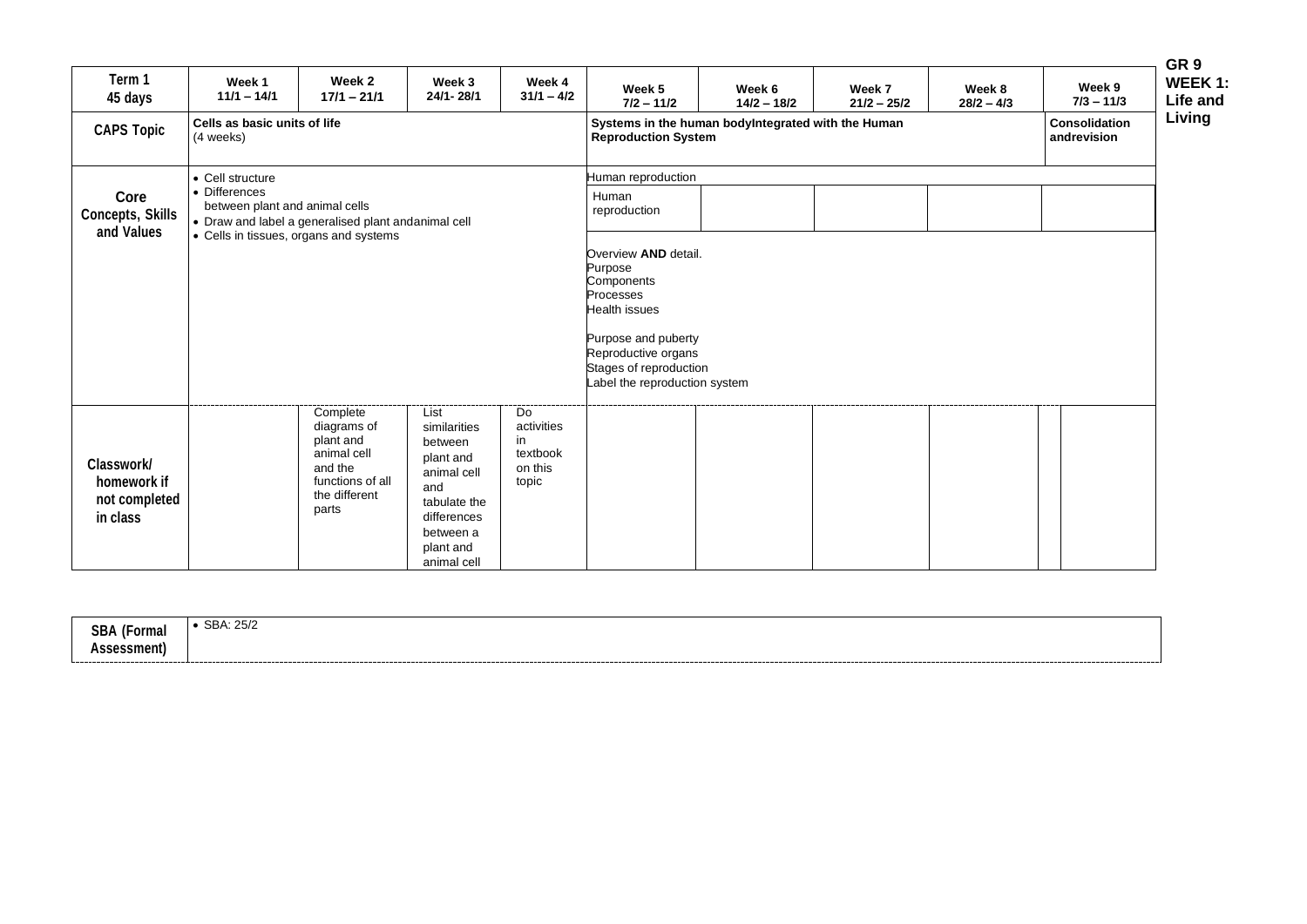## **Planet Earth and Beyond**

|                                                                  | <b>TERM3</b>                                                                                                                                                                                                                                                                                                                                                                                                                                                                                                                                                                                                                                                                                                                                                                                                                                                                                                                                                                                                                                                                                                                                                                             |                       |                       |                                                                                                                                | <b>TERM4</b>          |                                          |                       |                       |  |
|------------------------------------------------------------------|------------------------------------------------------------------------------------------------------------------------------------------------------------------------------------------------------------------------------------------------------------------------------------------------------------------------------------------------------------------------------------------------------------------------------------------------------------------------------------------------------------------------------------------------------------------------------------------------------------------------------------------------------------------------------------------------------------------------------------------------------------------------------------------------------------------------------------------------------------------------------------------------------------------------------------------------------------------------------------------------------------------------------------------------------------------------------------------------------------------------------------------------------------------------------------------|-----------------------|-----------------------|--------------------------------------------------------------------------------------------------------------------------------|-----------------------|------------------------------------------|-----------------------|-----------------------|--|
| <b>Term</b><br>47 days                                           | <b>Week 1 &amp; 2</b>                                                                                                                                                                                                                                                                                                                                                                                                                                                                                                                                                                                                                                                                                                                                                                                                                                                                                                                                                                                                                                                                                                                                                                    | <b>Week 3 &amp; 4</b> | <b>Week 5 &amp; 6</b> | <b>Week 7 &amp; 8</b>                                                                                                          | <b>Week 1 &amp; 2</b> | <b>Week 2 &amp; 3</b>                    | <b>Week 4 &amp; 5</b> | <b>Week 6 &amp; 7</b> |  |
| <b>CAPS Topic</b>                                                | The Solar System<br>(3 weeks)                                                                                                                                                                                                                                                                                                                                                                                                                                                                                                                                                                                                                                                                                                                                                                                                                                                                                                                                                                                                                                                                                                                                                            |                       |                       | <b>Beyond the Solar System</b><br>(3 Weeks)                                                                                    |                       | <b>Looking into space</b><br>(2 Weeks)   |                       |                       |  |
| Core<br><b>Concepts, Skills</b><br>and Values                    | • The Sun<br>• Objects around the Sun<br>• Earth's position in the Solar System                                                                                                                                                                                                                                                                                                                                                                                                                                                                                                                                                                                                                                                                                                                                                                                                                                                                                                                                                                                                                                                                                                          |                       |                       | • The Milky Way Galaxy<br>• Our nearest star<br>• Light years, light hours, and light minutes<br>• Beyond the Milky Way Galaxy |                       | • Early viewing of space<br>• Telescopes |                       |                       |  |
| <b>Requisite Pre-</b><br>Knowledge                               | Grade 6: The solar system<br>Grade 6: Systems for looking into space<br>Grade 6: Systems to explore the moon and mars                                                                                                                                                                                                                                                                                                                                                                                                                                                                                                                                                                                                                                                                                                                                                                                                                                                                                                                                                                                                                                                                    |                       |                       |                                                                                                                                |                       |                                          |                       |                       |  |
| <b>Resources</b> (other<br>than textbook) to<br>enhance learning | • Reference materials<br>• Video clips and images from the int<br>such as:<br>• Video clips from the internet showing:<br>- Constellations<br>surface of the Sun<br>- SALT telescope<br>- movement of the planets around the Sun<br>- Hubble telescope<br>- meteors, asteroids, comets<br>- SKA telescope<br>• Table of facts about the Solar System<br>• Star maps from the internet                                                                                                                                                                                                                                                                                                                                                                                                                                                                                                                                                                                                                                                                                                                                                                                                    |                       |                       |                                                                                                                                |                       |                                          |                       |                       |  |
| <b>Informal</b><br>Assessment                                    | • constructing a model of the Solar System showing relative distances of the planets from the Earth and relative sizes of planets<br>• observing, recording and comparing<br>appearance of the Southern Cross<br>• interpreting a table of facts about the Solar System<br>constellation by viewing it at least th<br>• comparing and writing about the conditions on other planets in our Solar System including their special features<br>times during the months of Septem<br>• presenting a fact sheet about any object found in our Solar System<br>October<br>• writing about why the conditions on Earth are ideal for life<br>• drawing with labels to explain how<br>• demonstrating the shape of the milky Way Galaxy with a spiral shape<br>telescope works [choose any type of<br>• drawing spiral arms to represent the milky Way Galaxy and placing our Solar System in the outer edges of the spiral to show our location in<br>telescope]<br>the galaxy<br>• presenting an information poster on<br>telescope, explaining how it is used<br>noting the most important informatio<br>captured<br>• discussing the many opportunities i<br>Africa for careers in astronomy |                       |                       |                                                                                                                                |                       |                                          |                       |                       |  |
| <b>SBA (Formal</b><br>Assessment)                                | $\bullet$ Test                                                                                                                                                                                                                                                                                                                                                                                                                                                                                                                                                                                                                                                                                                                                                                                                                                                                                                                                                                                                                                                                                                                                                                           |                       |                       |                                                                                                                                |                       |                                          |                       |                       |  |

| M 4                                                                                                                                                                                                                                                                                                                                                                                                                                                                                                                             |                                                                                                                                                                             |                       |  |  |  |  |  |
|---------------------------------------------------------------------------------------------------------------------------------------------------------------------------------------------------------------------------------------------------------------------------------------------------------------------------------------------------------------------------------------------------------------------------------------------------------------------------------------------------------------------------------|-----------------------------------------------------------------------------------------------------------------------------------------------------------------------------|-----------------------|--|--|--|--|--|
|                                                                                                                                                                                                                                                                                                                                                                                                                                                                                                                                 | <b>Week 4 &amp; 5</b>                                                                                                                                                       | <b>Week 6 &amp; 7</b> |  |  |  |  |  |
|                                                                                                                                                                                                                                                                                                                                                                                                                                                                                                                                 | <b>Looking into space</b><br>(2 Weeks)                                                                                                                                      |                       |  |  |  |  |  |
|                                                                                                                                                                                                                                                                                                                                                                                                                                                                                                                                 | • Early viewing of space<br>• Telescopes                                                                                                                                    |                       |  |  |  |  |  |
|                                                                                                                                                                                                                                                                                                                                                                                                                                                                                                                                 |                                                                                                                                                                             |                       |  |  |  |  |  |
|                                                                                                                                                                                                                                                                                                                                                                                                                                                                                                                                 | • Video clips and images from the internet<br>such as:<br>Constellations<br>- SALT telescope<br>- Hubble telescope<br><b>SKA</b> telescope<br>• Star maps from the internet |                       |  |  |  |  |  |
| • observing, recording and comparing the<br>appearance of the Southern Cross<br>constellation by viewing it at least three<br>times during the months of September and<br>October<br>• drawing with labels to explain how a<br>telescope works [choose any type of<br>telescope]<br>presenting an information poster on a<br>telescope, explaining how it is used and<br>noting the most important information it has<br>captured<br>discussing the many opportunities in South<br>$\bullet$<br>Africa for careers in astronomy |                                                                                                                                                                             |                       |  |  |  |  |  |
|                                                                                                                                                                                                                                                                                                                                                                                                                                                                                                                                 |                                                                                                                                                                             |                       |  |  |  |  |  |